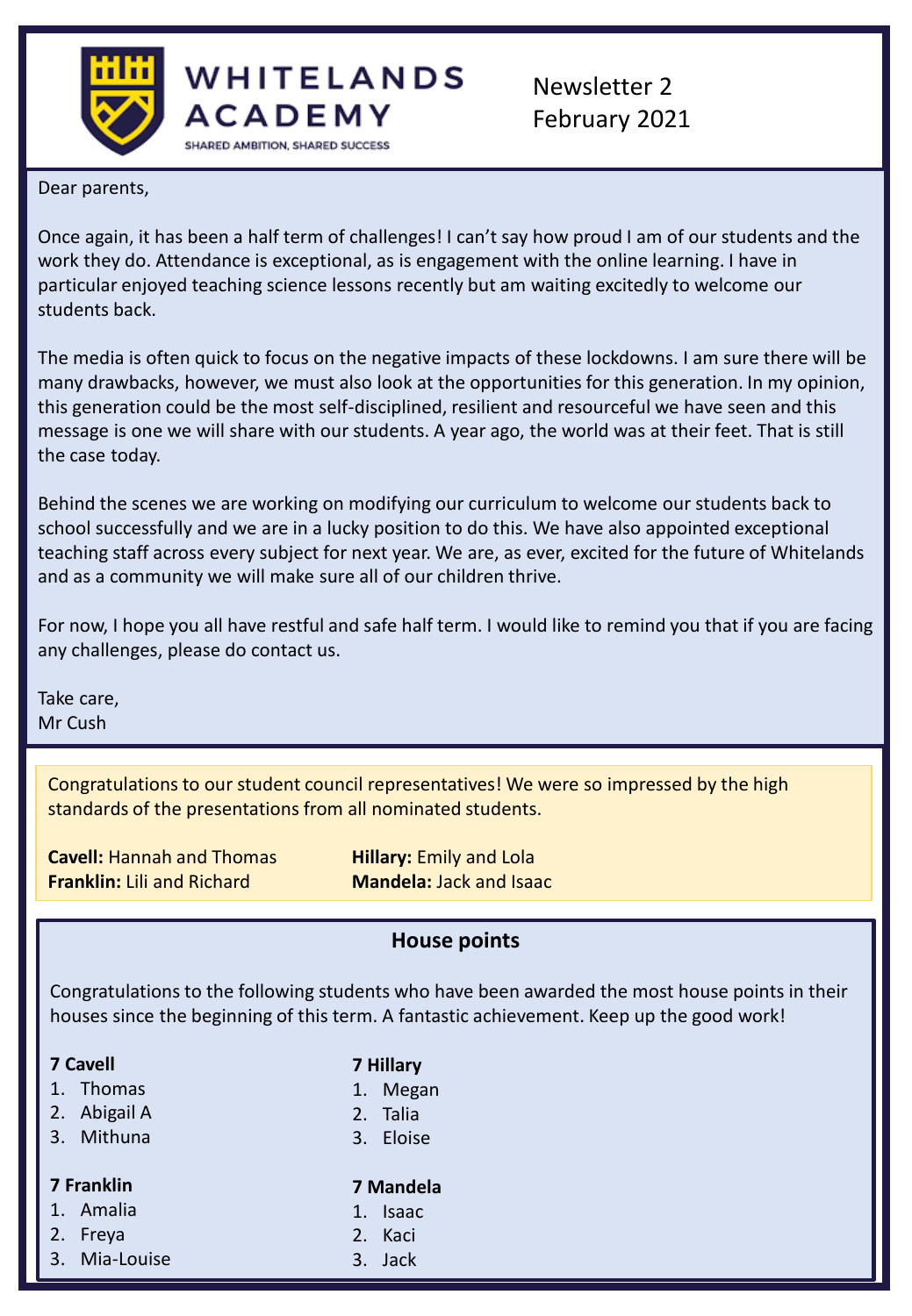#### **Important dates**



15<sup>th</sup> -19<sup>th</sup> February 2021 - School CLOSED (Half Term)

Monday  $22^{nd}$  February 2021 – Online learning continues for pupils until otherwise instructed by Government.

Wednesday  $31<sup>st</sup>$  of March 2021 – Last Day of Term

# **Fundraising**



We are delighted to share the amazing fundraising efforts that our students have undertaken so far this year. Congratulations on your fantastic achievements – we are very proud!

Well done to Oscar for fundraising for Future Hope, a charity which helps some of the most vulnerable orphaned children from the streets and slums of Kolkata (formally Calcutta) by offering them a home and the opportunity of an education through their schools. Oscar set himself a challenge to run while dribbling a football 5 kilometres along one of the health routes in Bicester. He crossed the finish line in a record 39 mins and raised an amazing £445 for Future Hope.

Well done to Callum who ran 40 miles between 10th and 30th January, raising a total of £320 for Prostate Cancer. Fantastic fundraising!

Well done to Ori for raising a brilliant £400 for Prostate Cancer by running an average of a mile a day throughout January.





Well done to Emily who raised over £1200 on her 100km bike ride. The money went to support Watoto, which is based in Uganda and cares for orphans and vulnerable women.

### **Debate Club**

Our Debate Club is up and running and students have been putting forward their arguments on Teams. So far we have debated school uniforms, social media and animal testing. Miss Montague has been really impressed by the arguments students have been putting forward and how respectful everyone has been when listening and counter-arguing. We have some great suggestions from debate club members for topics to debate after half-term. If you would like to get involved, please email Miss Montague for the details.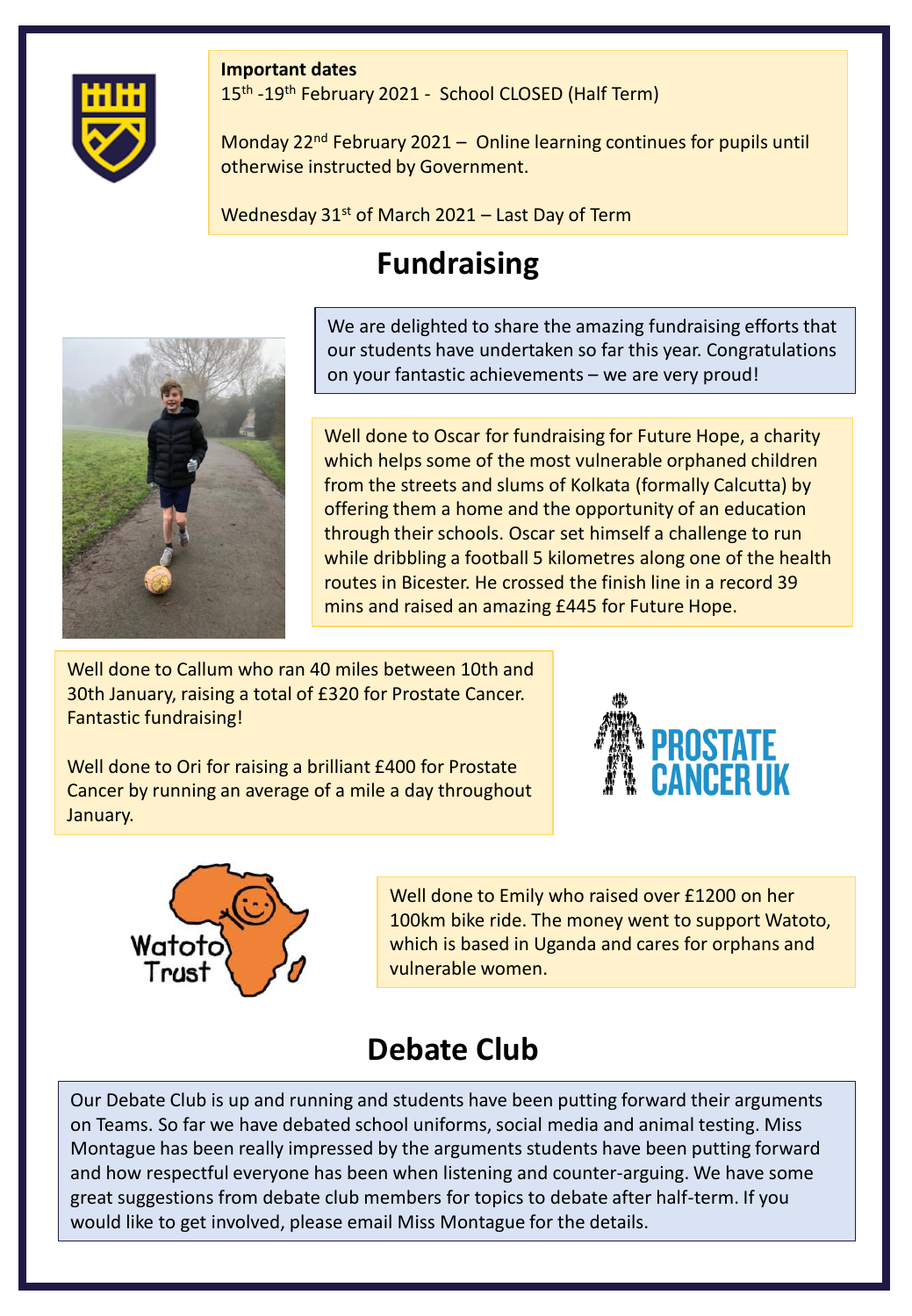

## **Cooking with Mr Cush**

Thank you for sending in your cooking photos. We are so pleased that so many students have enjoyed cooking along with Mr Cush. Keep sending them in and get involved with our half-term bake off!



Delicious curry and roti made by Kyla



Beautifully presented spaghetti bolognese by Emily



Alfie chopping



Impressive curry and home-made samosas from Alife



Tasty curry made by Caitlin

#### **The Great Whitelands Bake Off!**

Do you make fantastic fairy cakes? Will you be victorious with a Victoria sponge? Send photos of your half-term bakes to Miss Montague to see who will be crowned the Whitelands Academy star baker.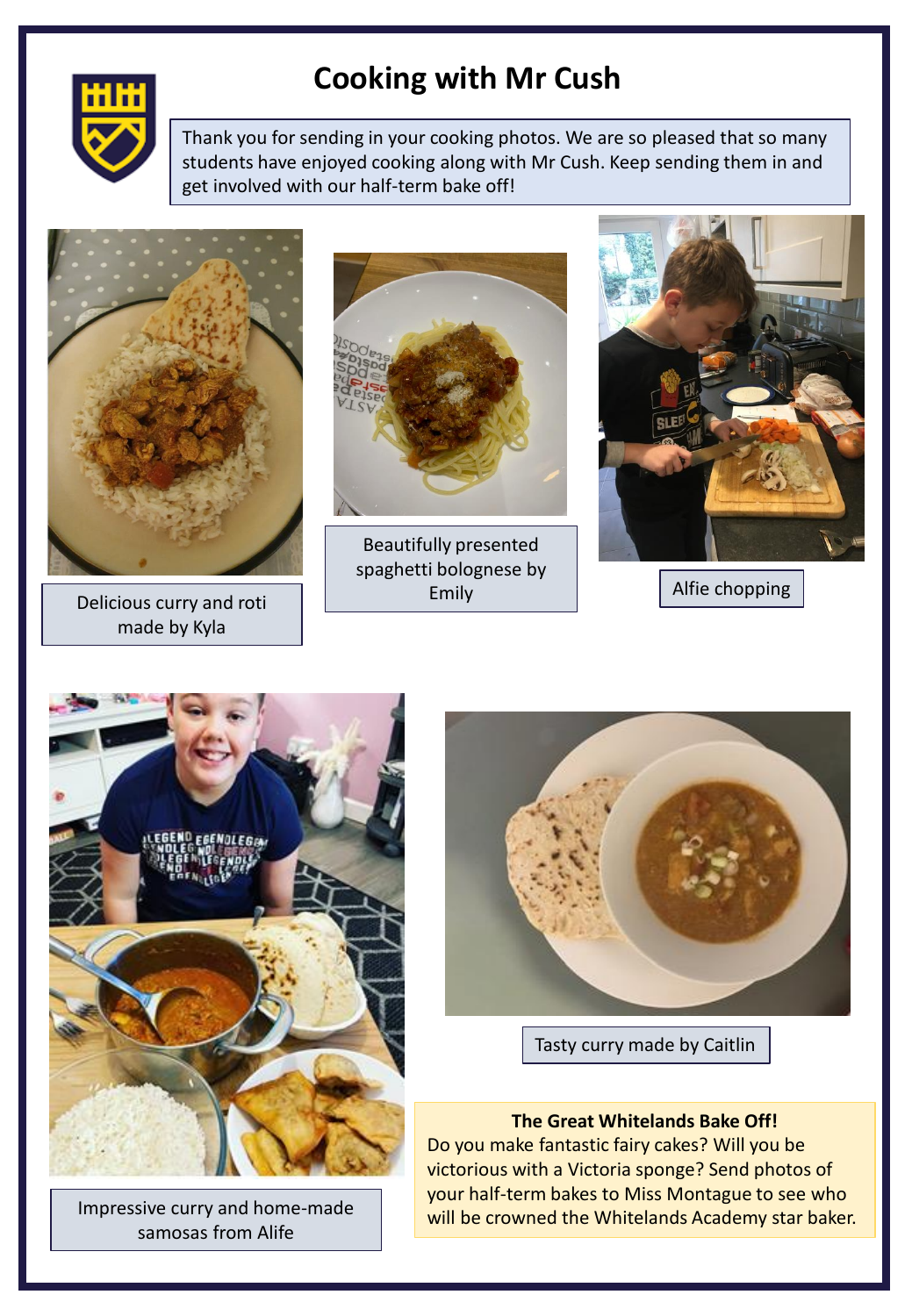

Excellent spaghetti Bolognese made by Eloise



Zach making pizza dough



Delicious looking pizza made by Oscar

Have you had a go at cooking at home yet? Do you think you could make a pizza as delicious as the one Mr Cush made? The videos are still available to help you try out some recipes.

### **PE Challenges**

A huge well done to the following students who have accepted all of the PE challenges set by Miss Dawe this term!

| Lili Mckinnon          |
|------------------------|
| Sam Parish             |
| <b>Finley Marshall</b> |
| Charlie Kilbane        |
| Kaci Lothamer          |
| <b>Isaac Starren</b>   |
| Joseph Stevenson       |
|                        |

Miss Dawe has been really impressed with Alfie M (7C) who has had excellent engagement with PE this term and has been really creative in setting up and running rugby drills for himself.

Grace (7M) and Megan (7H) have been getting together on ZOOM in PE and creating dance routines. They also have been making plans to start running their own extra-curricular dance club when we return to school. Fantastic work!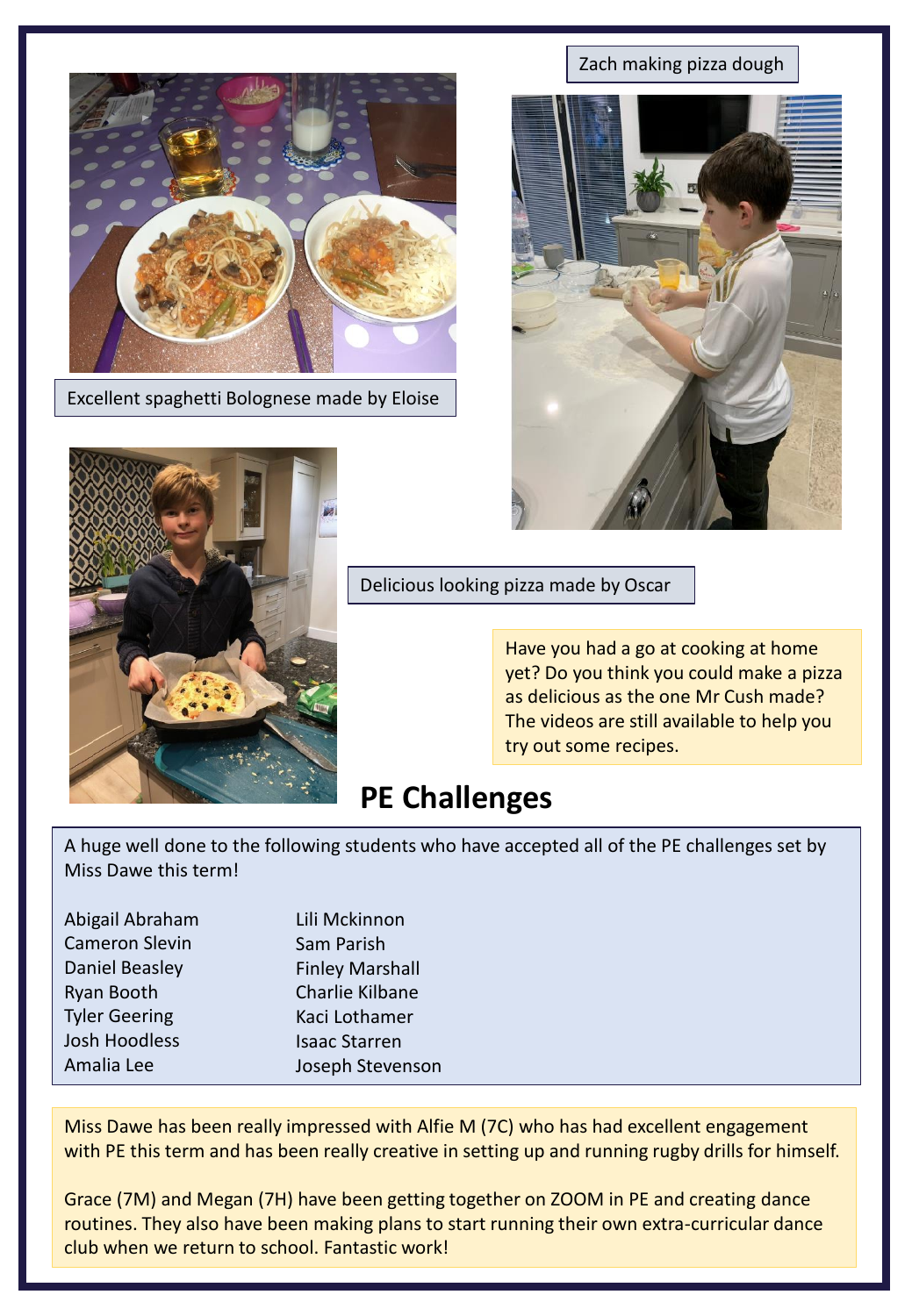# **English and reading**

We are currently reading *The Bone Sparrow* after working on the themes of conflict and war in English. Recommended reads on this topic include:

- *The Boy in the Striped Pyjamas* by John Boyne
- *War Horse* by Michael Morpurgo
- *Private Peaceful* by Michael Morpurgo
- *Once* by Morris Gleitzman
- *Diary of a Young Girl* by Anne Frank
- *I Am Malala* by Malala Yousafzai
- *Tug of War* by Catherine Forde
- *The Boy at the Back of the Class* by Onjali Q. Raúf
- *Boy 87* by Ele Fountain
- *In the Sea There Are Crocodiles* by Fabio Geda
- *When Hitler Stole Pink Rabbit* by Judith Kerr
- *The Book Thief* by Markus Zusak

Some of these books do include challenging and sensitive content. You can find out more on the Book Trust website.

#### **Opening of a short story written by Thomas Samuel-Fagg**

The warm summer sun glistened over the famous café

Ralf. Inside incredible paintings with gold frames of King Gon hang on the wall. Underneath was the millionaire Che. He was eating a golden steak with chips. It was a successful mission. He was waiting for his money from Lord Tico.

The waiter (Toby) went to seat the next costumer. The room fell silent, 5 body guards with guns walked in. Toby not knowing what to do stood dead still in the front of the café. The guards moved out the way to reveal a short man in his 50s with a girl next to him who looked 20. The man walked over to Che...





#### Be Yourself!

I wake up and I am ready for my day, When I see other people staring at me, I get anxious. I say to myself "why is everyone looking at me like that", I turn around behind me, People are still looking. Then, I straighten my back and say to myself, "I do not care". Why should I change myself for other people? I am who I am, And if you do not think so, I do not mind, You cannot be friends with everyone, I am who I am, I am not changing for anyone, I love who I am, And you should love yourself, too. So, I ask you one thing, BE YOURSELF! Do not care what other people think, Just be you. By Freya Taylor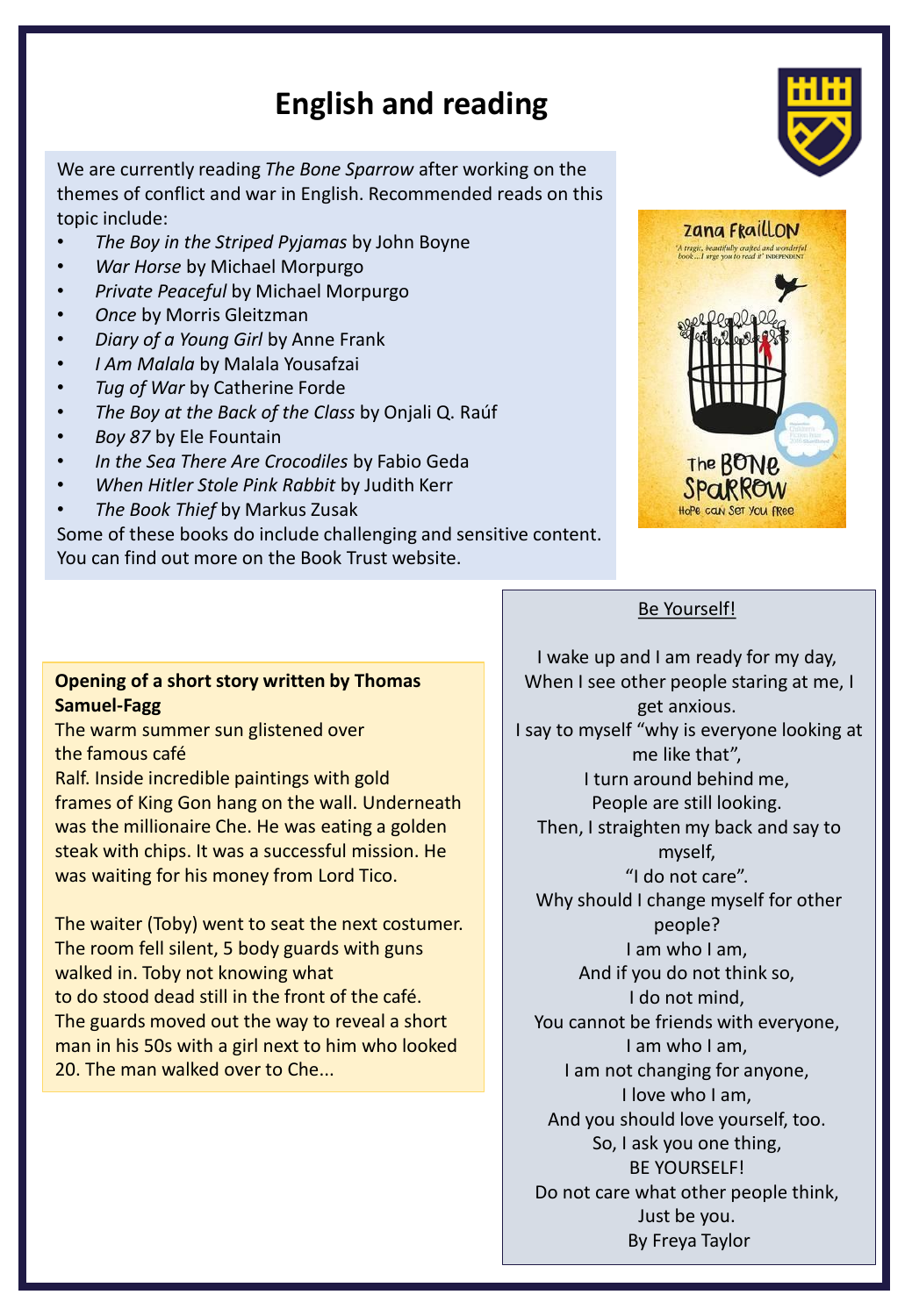# **English and reading**

#### Writing Stories: By Jack Happell

Writing stories is a good way to express yourself, you can do it whenever you want at a time that suits you best. You can put whatever you like in a story, it doesn't take much. You can write it on anything, a word document, a piece of paper or anything else. The best thing about writing stories is that you can use your imagination, just let the words take you to another world, a world that you can do whatever you like in. It doesn't matter how long your story is, it can be short, or really long. The effect of writing stories is magical, it can take you away from the stress of work and let all your thoughts out. Just let the words out onto the page and then you can tweak it and make it better. I have been busy lately writing a series of stories lately and I really recommend it, it has really given me something to stay busy on over the past year. Here is the opening of the first story of the series…

#### The Legend of Blast and Shadow

#### **Prologue**

Long before time had a name, a man by the name of Elementor, created a world called the Realm of Elements. He had the power to shoot a golden beam of creation, it was the most concentrated power in the universe. Elementor had divided the Realm into five different regions: Earth, Fire, Ice Storm and Light (the capital) each region plays a part in keeping the Realm of Elements running smoothly. All was peaceful, all was perfect.

#### Chapter 1: The Brothers

As time progressed, Elementor had two sons: Blast, the eldest, and Shadow, the younger of the two. Their father had passed on much of his powers to them, only, they were weaker than his.

#### Chapter 2 The Murder

Over time, Shadow grew jealous of his family, and slowly, he seemed to drift away. And then, one day, he grew so jealous that he attacked his parents.

"Shadow", said his mother, "Please, why are you doing this?".

"Because you care more about Blast than you do about me!", he replied.

"Shadow, we do care about you, very much.", said Elementor.

"It's too late for that now you fools!", he screamed, "You should have thought of that earlier!" And with that he transformed, he turned into a dragon of purple and black. He was no longer Shadow; he was now called Destructor. With his heart filled with darkness, He shot a beam of pure destruction from his hands, killing his parents in a single blow.

"SHADOW!"



We have seen some excellent progress on Lexia. Well done to the students who have been logging on this term. The activities in Lexia PowerUp support and build on our English classroom curriculum, focusing on three areas essential to becoming a proficient reader: word study, grammar, and comprehension. If you have any questions or log in problems, please email Miss Montague.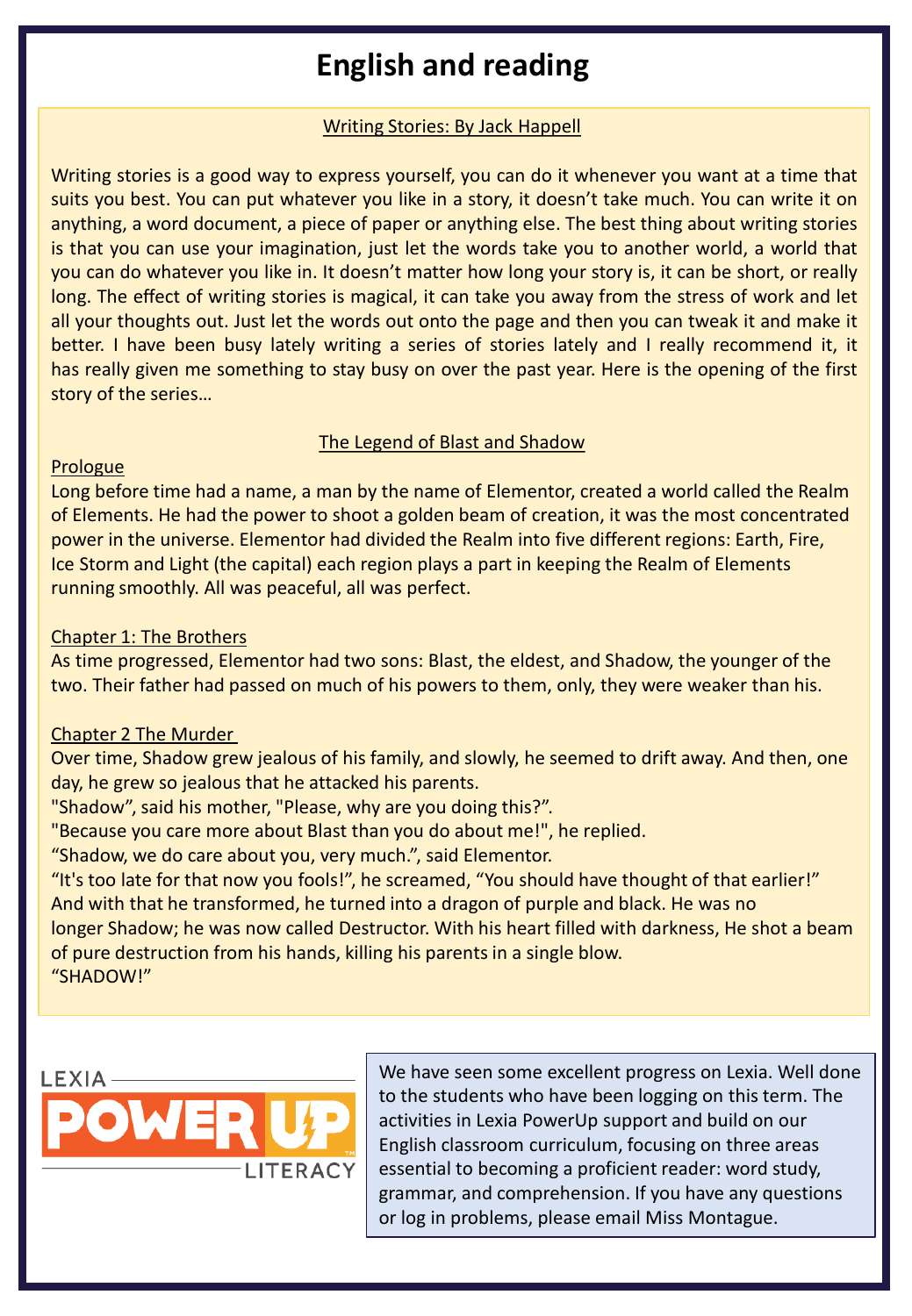

## **Art and DT**

Students have been completing outstanding DT work developing their drawing skills. Keep sending in pictures of your excellent work to Mrs Peters.



Art club has been running after school for a couple of weeks and it has been a fantastic opportunity for students to come together and have some social interaction via Teams whilst doing some drawing. Mrs Peters sets a drawing task and then during the session students are encouraged to share what they've been working on via the camera so we can have a look at everyone's work.